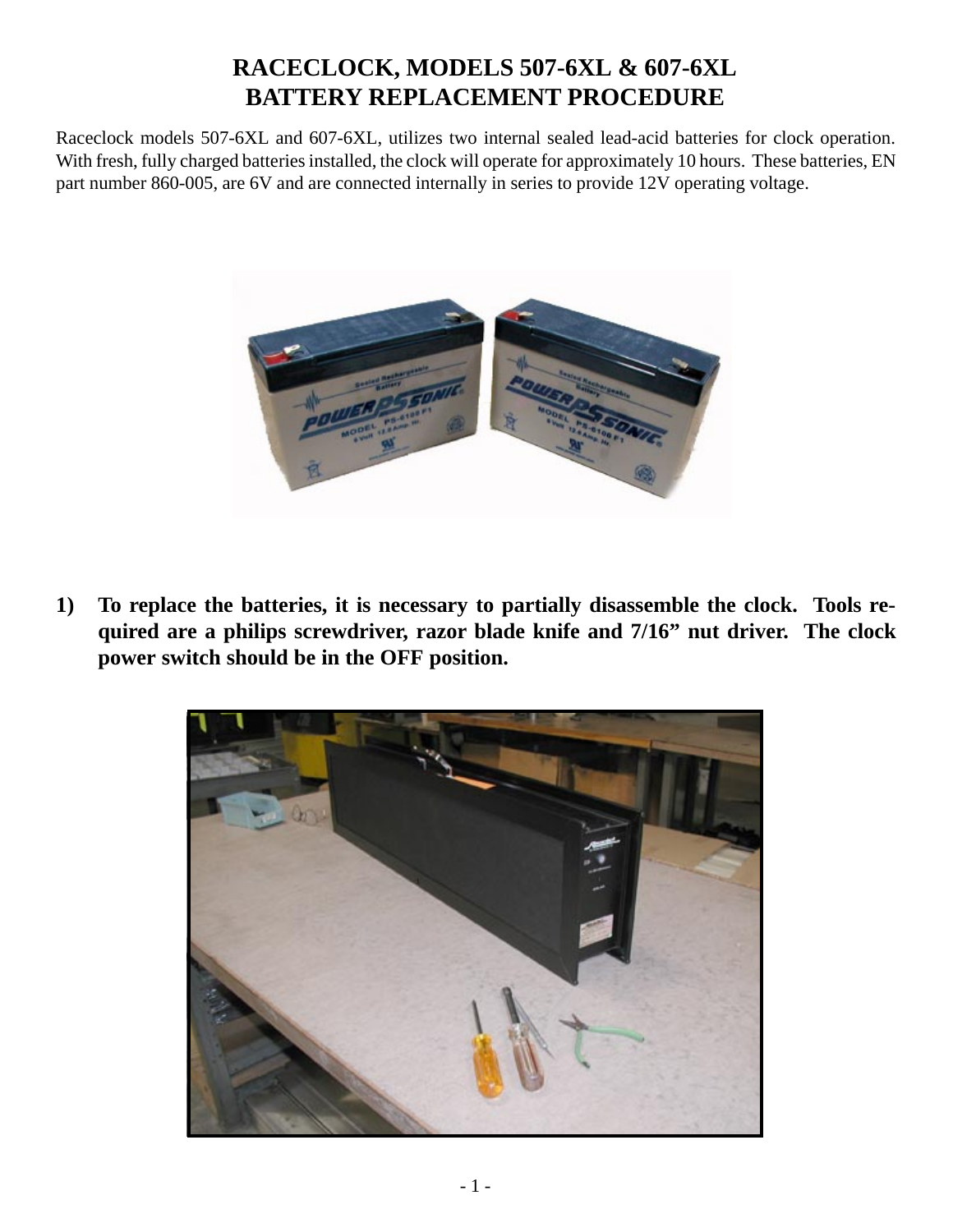**2) Using a philips screwdriver, remove the 8 screws on the end of the clock that has the panel mount fuse. With the clock upright, remove the four screws on the top (2A), turn the clock over (2B) and remove the 4 screws on the bottom (2C & 2D).**



Step 2A Step 2B





Step 2C Step 2D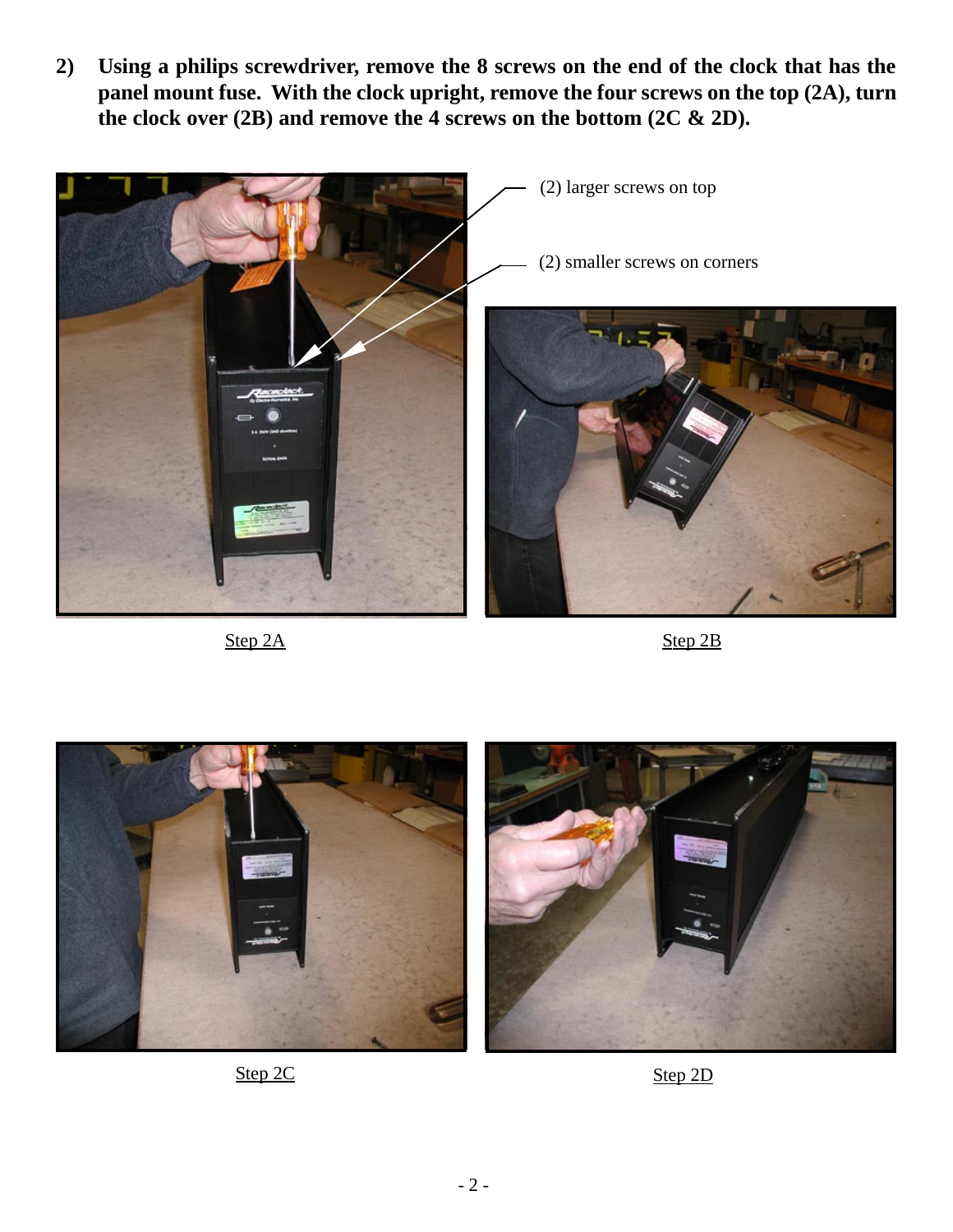**3) Carefully remove the end rail and place slightly to one side. Be careful of the wiring attached to the backside of the rail.**



**4) Slide the black plastic back panel and the window out of the clock. The window is only removed to prevent damage when replacing the batteries. Lay the clock down on the window side.**



**5) Remove the white power connector from the logic board.**

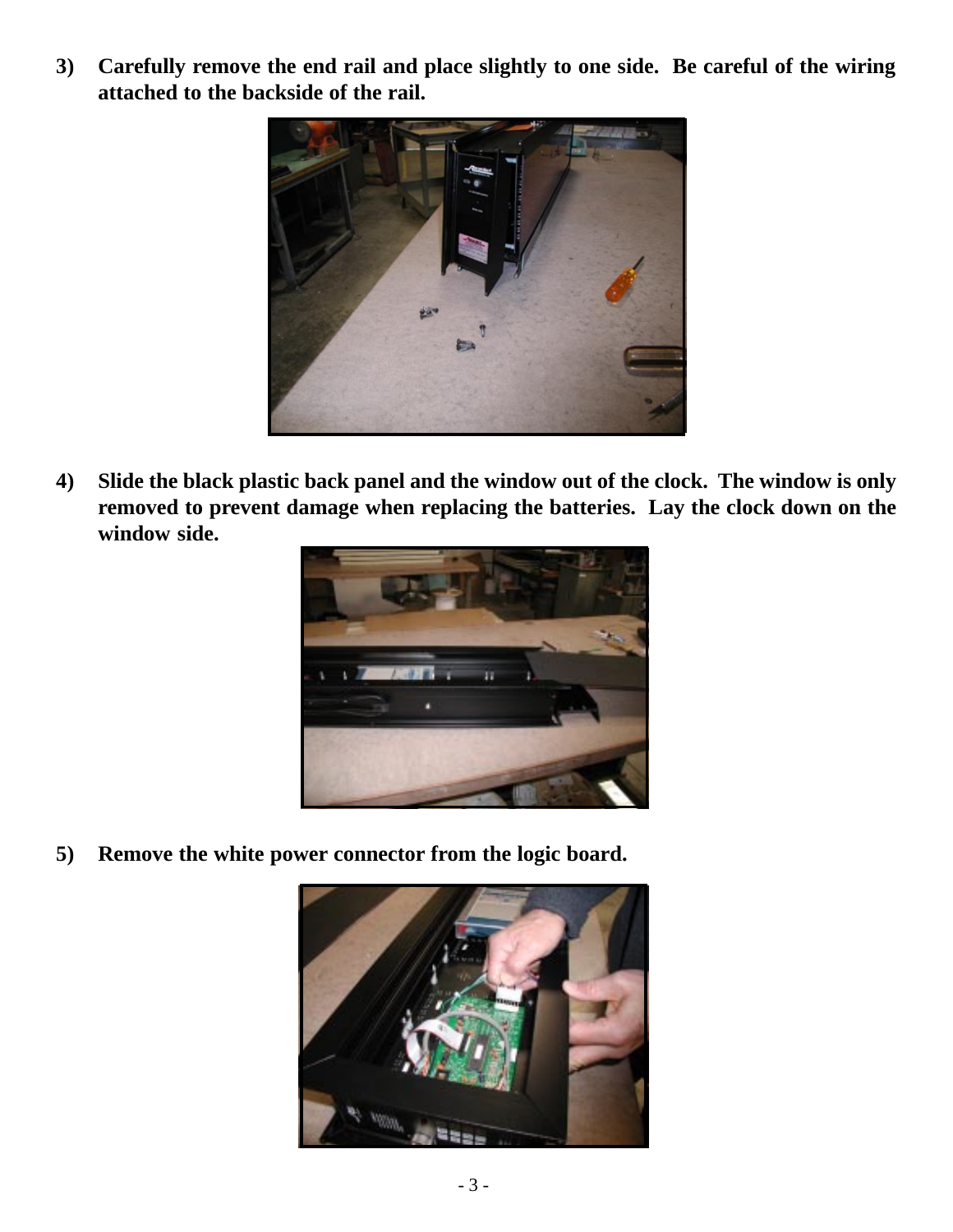**6) Move the battery charger power cord out of the way and then remove the two 1/4" battery clamp bolts.**



Move the battery charger power cord out of the way. Remove the first battery clamp bolt.





Remove the second battery clamp bolt. Battery clamp bolts removed.

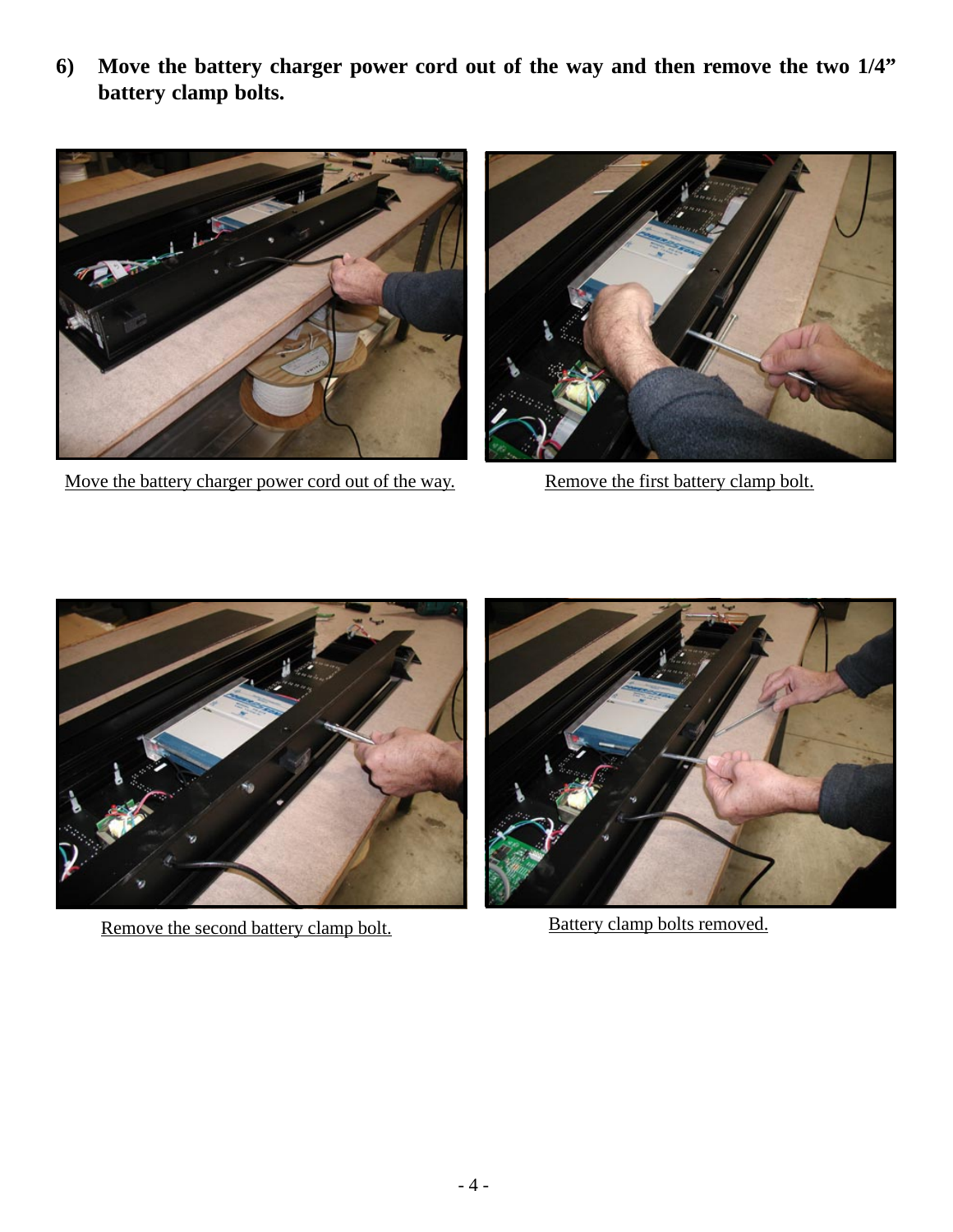**7) Using the rasor blade knife, cut the silicone holding the battery wires to the battery terminals.**



Cut the silicone. Cut the silicone.

**8) Tag (to ID) and remove the black battery ground wire from the red (positive) battery terminal. Before removing the battery pack, carefully note the orientation of the batteries. The batteries must be replaced in the same orientation as removed.**



Tag (with tape) the black jumper wire & remove.

Carefully note the orientation of the batteries.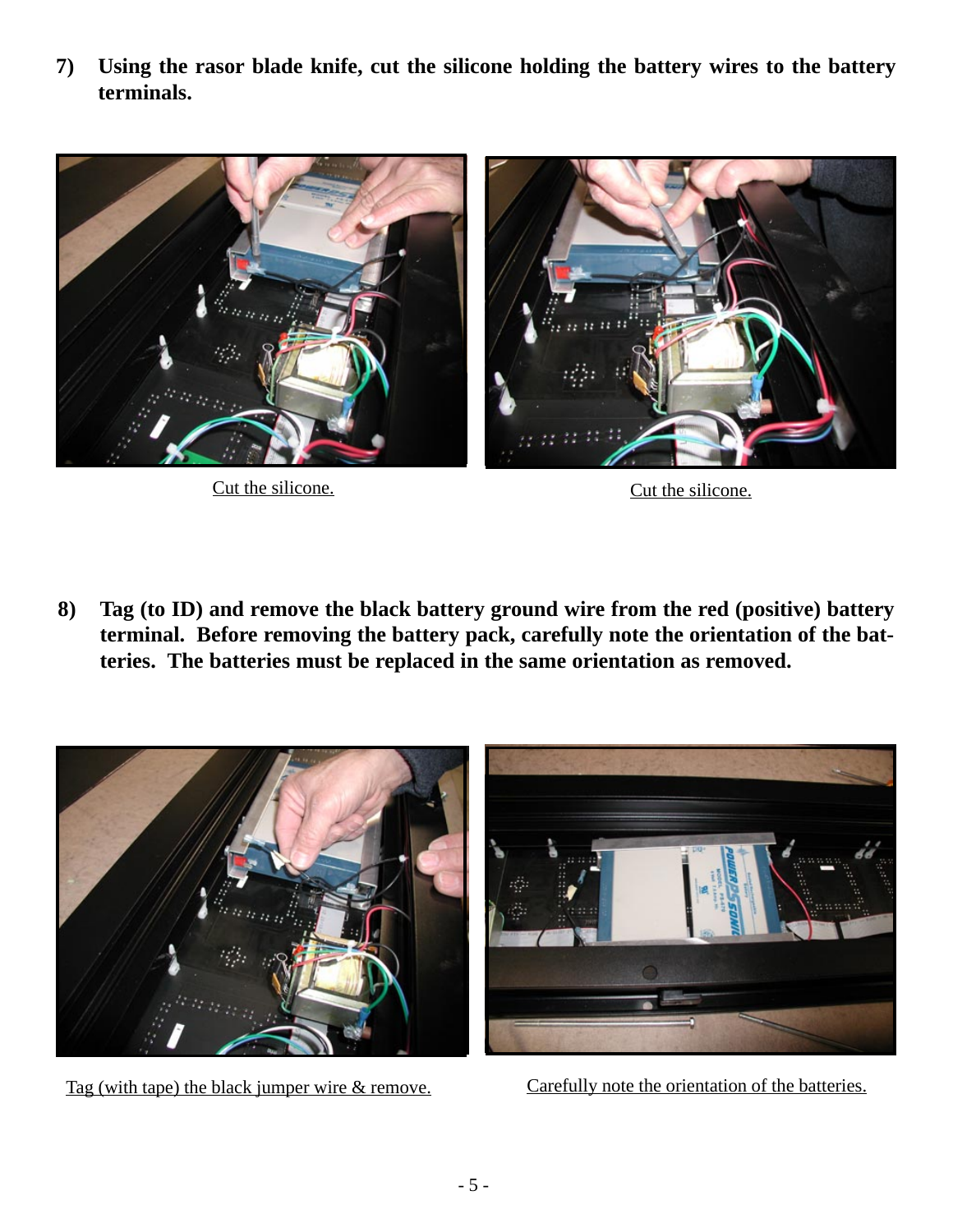**9) Remove the battery pack and the battery clamp top channel.**





Remove the battery pack. Remove the battery clamp top channel.

**10) Remove all 4 battery wires.**



Remove the battery power wires.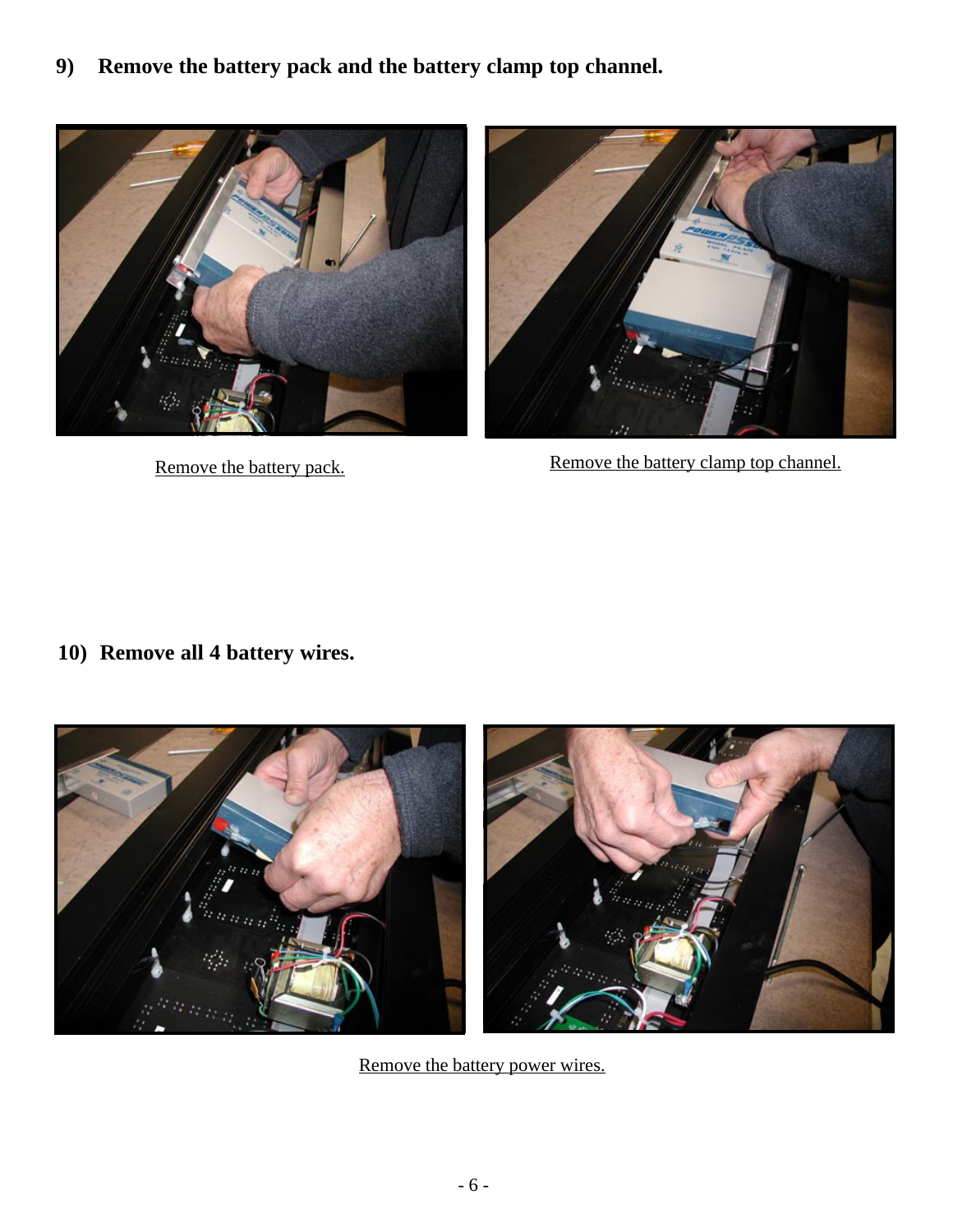**11) Replace the batteries carefully noting the orientation of the batteries.**





Replace the batteries.<br>Replace the top battery clamp.



Replace the battery bolts. Gently tighten the bolts.

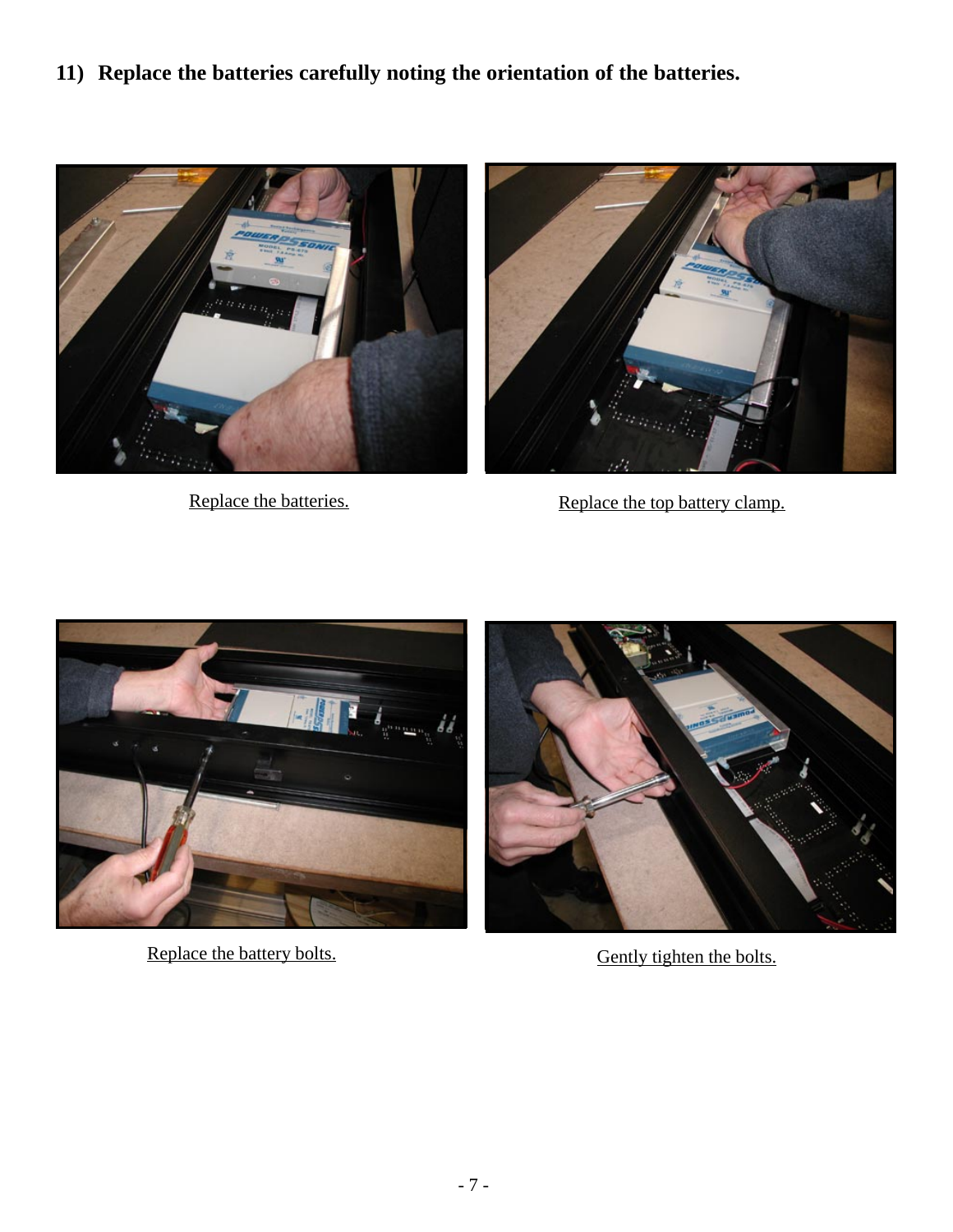**12) Reconnect the battery wiring to the battery terminals and apply a small amout of silicone to retain the terminals to the batteries.**



Replace the 4 battery wires being sure the black wire with the "tag" is connected to the red (positive) terminal as shown.



Place a small amount of silicone between each of the battery terminals and the battery.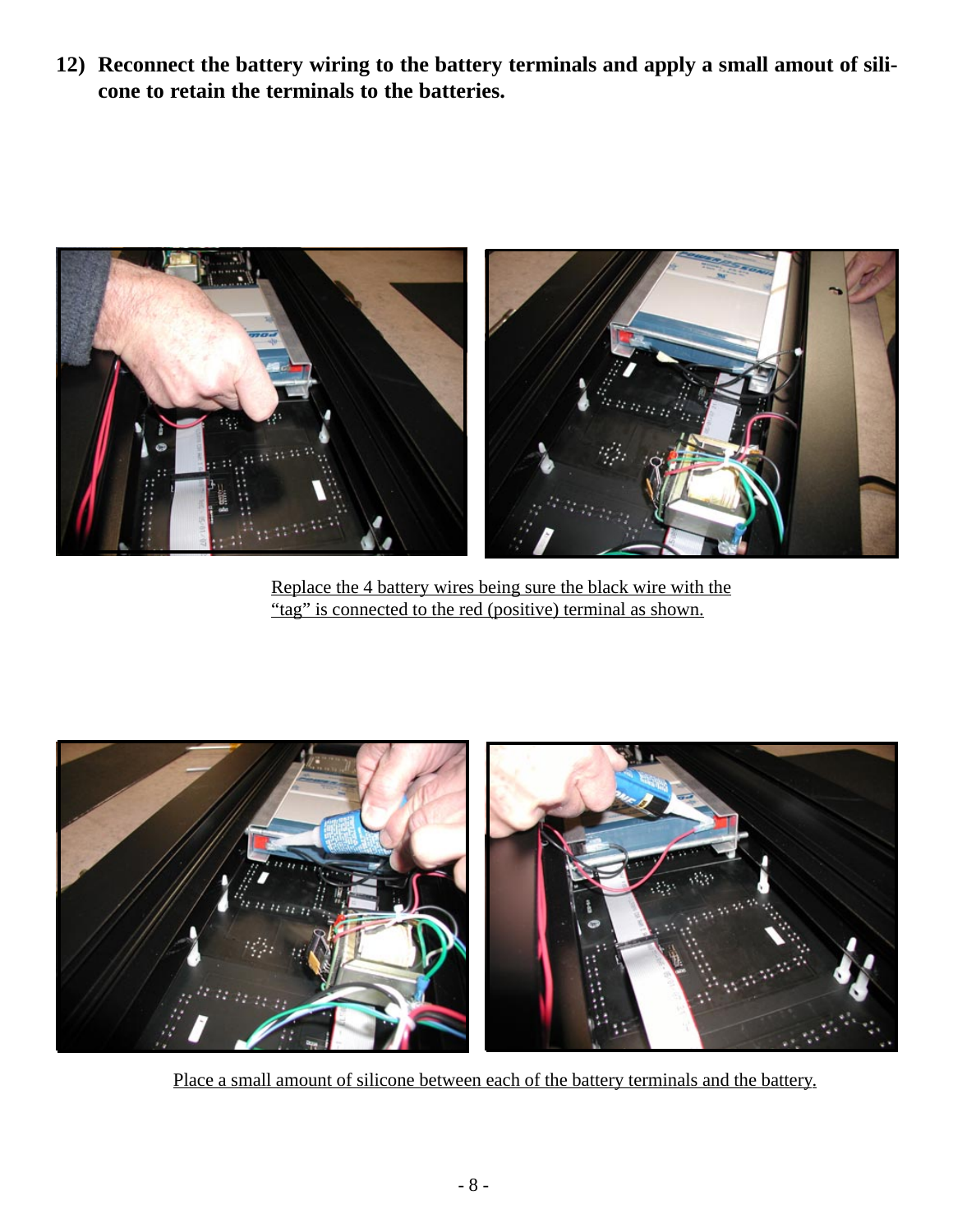**13) Reconnect the white power connector to the logic board. Turn the clock upright and turn on the clock power switch to test the clock operation.**





Connect logic board power connector. Test clock operation before final assembly.

**14) Replace the window and back panel and the end rail.**



Install the back panel and window. Replace end rail.

**15) Replace the 2 top corner screws and the larger center screws.**



Replace the two top (smaller) corner screws.



Replace the two top (larger) center screws.